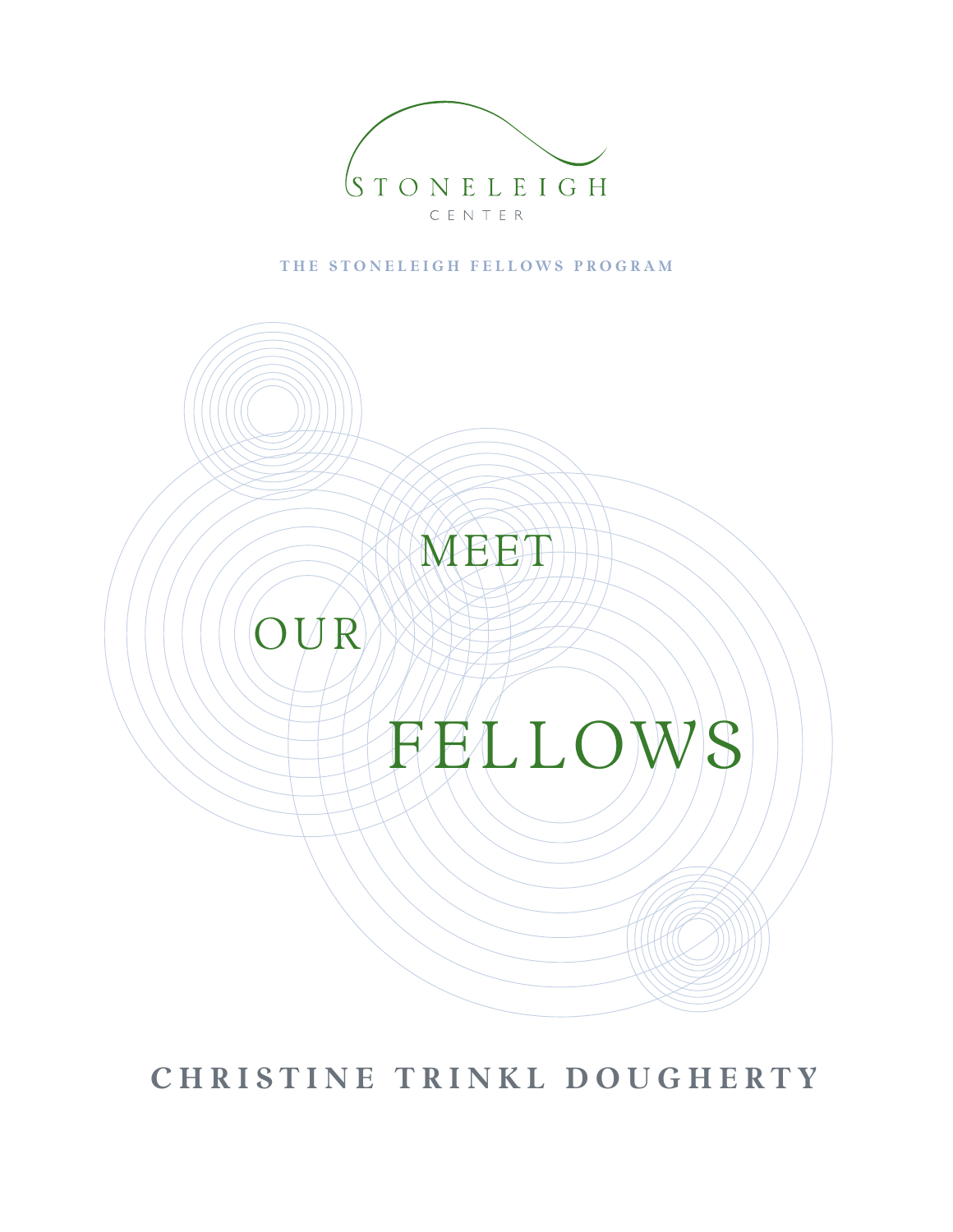### *A C K N O W L E D G E M E N T S*

We acknowledge and thank Bernardine H. Watson, the author of this article, who tells an inspiring story about Christine Trinkl Dougherty. Ms. Watson interviewed Ms. Dougherty and wrote this profile based on their conversations. This is the third in our series of "Meet the Fellows" profiles. The series is intended to provide readers with stories that describe our fellows' motivation, goals and the philosophies that drive their work.

Ms. Watson is a social policy consultant living in Washington, D.C. She writes for and provides strategic advice to foundations, think tanks and nonprofits.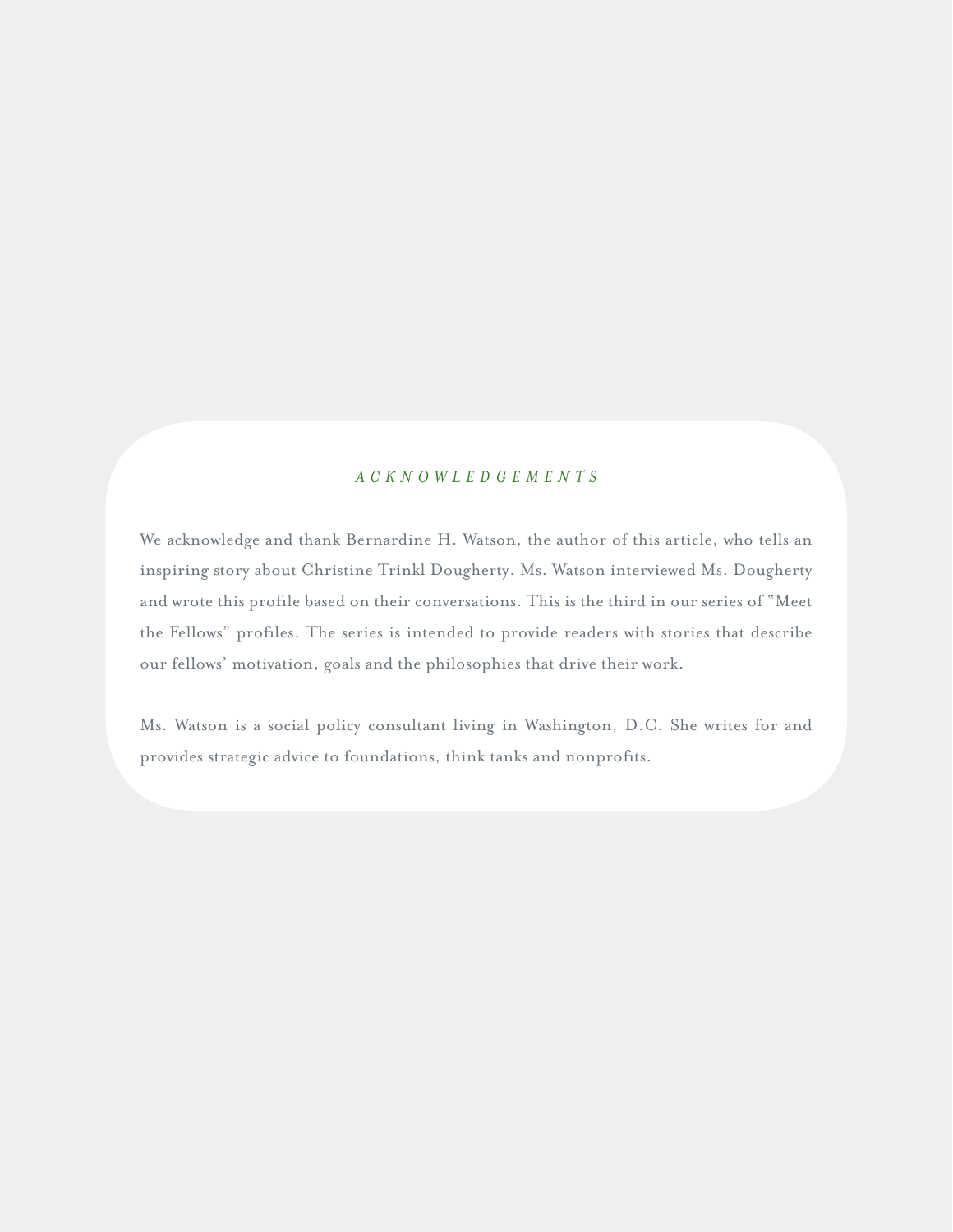

### **C h r i s t i n e T r i n k l D o u g h e r t y**

*P U B L I C I N T E R E S T L A W Y E R*

 **Support Center for Child Advocates**  *Fellowship Project:* **Child Well-Being and "Whole Child" Representation**

 $\check{\vee}$ 

**W** hen Christine Trinkl Dougherty was a sophomore at Saint Joseph's University, she spent her spring break with about 10 other students in a community service immersion project at the Gesu School. An independent Catholic school in North Philadelphia operated by the Jesuits and the Immaculate Heart of Mary, the school is located in one of the poorest neighborhoods in the city—more than 70 percent of its students qualify for free or reduced-price breakfast and lunch programs. For years, the Gesu School has been considered a model for inner-city education. Today, Trinkl Dougherty still remembers the Gesu experience as a formative one. "We lived in the dormitories on the school site for about a week," she recalls. "I helped out in the after-school program and got to know some of the kids while we did community beautification projects, like planting trees and painting. It was nothing overly strenuous and I'm not sure how much we gave, but I certainly received a lot in terms of my own personal growth. It was an eye-opener for me after growing up in Delaware County. There were kids at the school who were just very interested in their education … little kids, some of whom were being raised by family members other than their parents, which was not an experience I knew much about. I was really inspired by some of those kids who had such strength."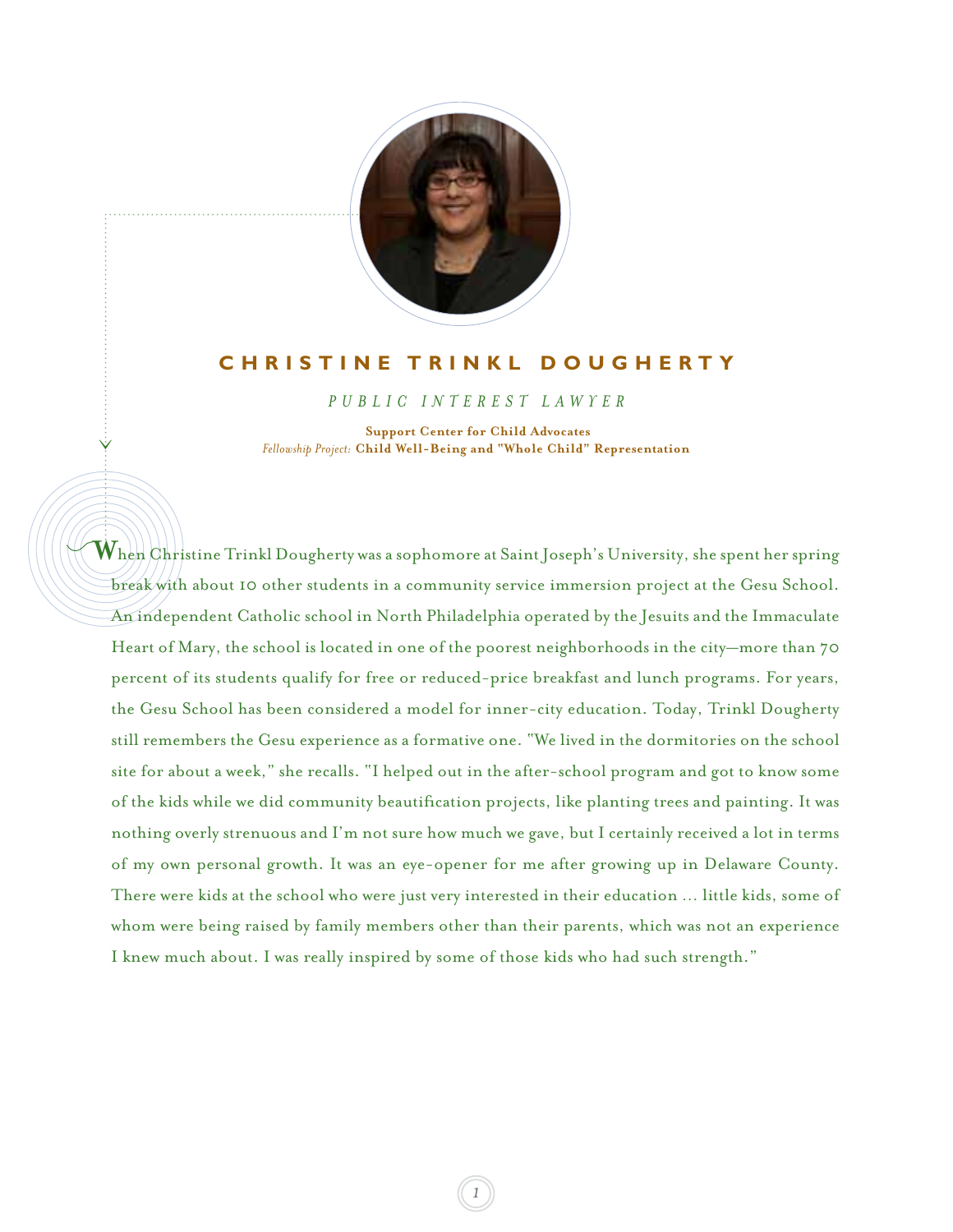#### "I DON'T UNDERSTAND BUREAUCRACY AND I FEEL LIKE I NEVER WILL."

This initial experience at the Gesu School kindled Trinkl Dougherty's interest in social justice. She ended up working with the Gesu after-school program for the remainder of her time in college. During spring break of her senior year, she worked with Habitat for Humanity, helping to build houses in the Appalachian Mountains in Phelps, Kentucky. When asked about her junior year spring break, Trinkl Dougherty laughs. "Junior year I went to Daytona Beach. You have to have some time for the college experience, right?"

Trinkl Dougherty's college experiences with social justice projects first led her to consider social work as a career. But her professors saw something else in her, and she remembers a few of them encouraging her to think about law. "No one discouraged me from going into social work," she says, "but they did point out that in social work I might feel limited in the amount of change I could make. They thought I might want to be the one in court making decisions." She chose Temple Law School because it had more of a focus on public interest law than other schools she considered. In the summers, she pursued her interest in social justice by working in nonprofit organizations, rather than law firms where she could have earned as much as a first-year associate. The difference in pay was thousands of dollars.

In 1997, after completing law school and an internship with the Defender Association of Philadelphia, Trinkl Dougherty took her first professional job as a legal advocate. At the Homeless Advocacy Project, she represented some of the city's neediest people. "We'd come into a shelter once a month or once every other month, and it was like a sign went up—lawyer is in—and homeless people would come in off the streets or from the shelters," she recalls. "I did a little of everything: bankruptcies; benefits work, such as SSI; veterans and welfare cases; and representing people in landlord-tenant disputes. My colleagues and I would meet with people individually and do an initial triage, and if we felt it was something we could help with, we would open a case."

Trinkl Dougherty remembers doing a lot of bankruptcy cases and getting her first taste of working through public bureaucracy. "It used to be, and maybe it's still this way, that if you wanted public housing, either Section 8 or projectbased housing, you had to clear up any outstanding debts you had with the Philadelphia Housing Authority or any other landlord. So, if they ran your credit report and it showed a judgment against you from the Housing Authority for \$2,000, you could not enter into a payment plan. It was not allowed. But you could discharge the debt through bankruptcy. So, I would do bankruptcies for people so they could get housing, whatever sense that makes—none in my opinion. I don't understand bureaucracy and I feel like I never will."

It was at the Homeless Advocacy Project that Trinkl Dougherty began to practice family law. And it was through her work with families that she developed an interest in child advocacy. In 2001, she joined the Support Center for Child Advocates (Child Advocates), an organization that advocates for victims of child abuse and neglect in Philadelphia. Trinkl Dougherty explains that in Pennsylvania, where children are entitled to a lawyer (as opposed to some other jurisdictions where they have a right to be represented, but not necessarily by a lawyer), child advocates wear two hats—they are the child's lawyer, that is, their voice in court, and they are also responsible for representing the child's best interests. Sometimes the roles do not always mesh and Trinkl Dougherty finds herself walking a very thin line. "For very young children and older teens it's easy," she says. "With babies, you don't know what they want, so you determine what they want based on what's in their best interest. For 18-year-olds, unless there are some cognitive issues, generally speaking, your representation of them is based on what they want, even if it's something you think is not in their best interest."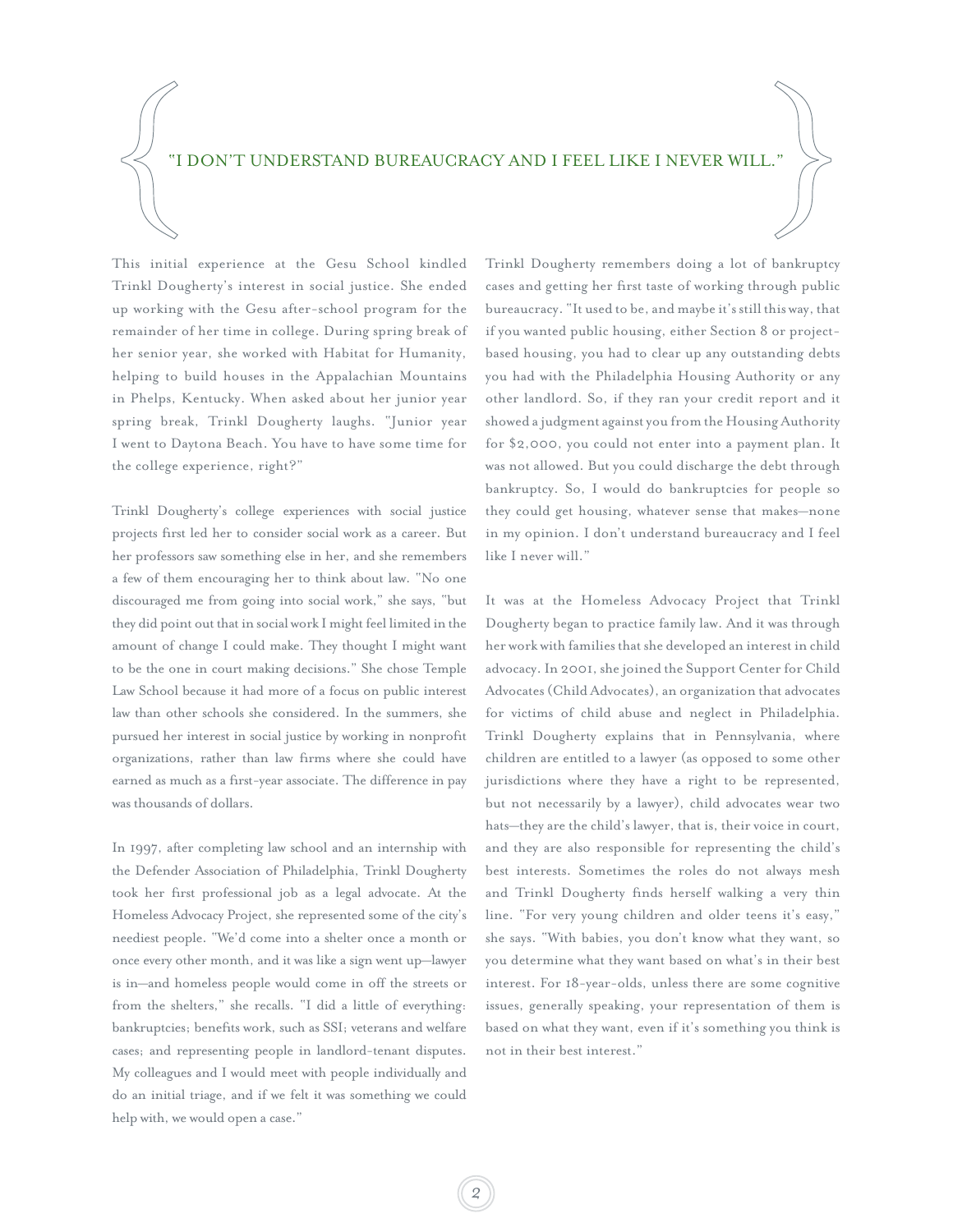

It is the youngsters in the middle, those old enough to know, or to think they know, what they want, but not old enough to make decisions in their own best interest that can make Trinkl Dougherty's work tricky. Still, the bottom line for her is the child's best interest. She offers an example: "There's the child who has been abused by a parent and who wants very much to go home. I've known a few exceptions, but generally speaking, no matter what happened to them, they always want to go home. But sometimes the parents aren't ready, because they haven't completed their parenting classes or whatever they need to do to get the children back. Part of my job is to try and explain to the children why, despite their desires, I can't recommend what they want to the court. When push comes to shove, I'll go into court and express both what the child wants and what I believe to be in the child's best interest. I let them speak if they want to speak, but I have to represent what I think is in the best interest of that child. Then the judge makes the decision."

Trinkl Dougherty remembers a specific case vividly. "I had a 15-year-old client who couldn't go home. So, she wanted to go live with her crack-addicted, 25-year-old boyfriend rather than go into placement and address her own mental health needs. Although I could understand why she would rather do one over the other, it was clearly not in the girl's best interest to go into court with her request. So, we went to court and I invited her to explain to the judge what she wanted. Then I explained what I thought was in her best interest. I told her in advance what I was going to

recommend and that I understood she would be very angry with me and she was—very. So, being a child's attorney is certainly not a popularity contest. If you go into it thinking it's going to be magical, like on TV, it's certainly not, in any shape or form."

For several years, Trinkl Dougherty coordinated Child Advocates' summer training program for law students and tried to give them the benefit of her real-world experiences in working with children and families. In explaining her approach, she says, "Students usually come to us with so much vigor for the work, such a desire to protect children, that I feel it's my job to try and harness that enthusiasm in a way that makes them zealous advocates for the kids in our charge. But at the same time, I encourage them to slow down and not jump to conclusions." She encourages the students to take their time with each case, to forget for a moment about the list of questions they need to get through. "Sometimes, lawyers can be too fact-based. It's that Dragnet thing, just the facts ma'am." She also counsels the students to take the time to meet with clients in their homes. She recalls telling them, "I go to homes looking professional because I want families to see me as someone who is there to help them, who has the authority to do that. But I also want to be ready to get down on the floor and push a car back and forth with a 5-year-old if it comes to that." She says she tries to impart those things that students don't necessarily learn in law school.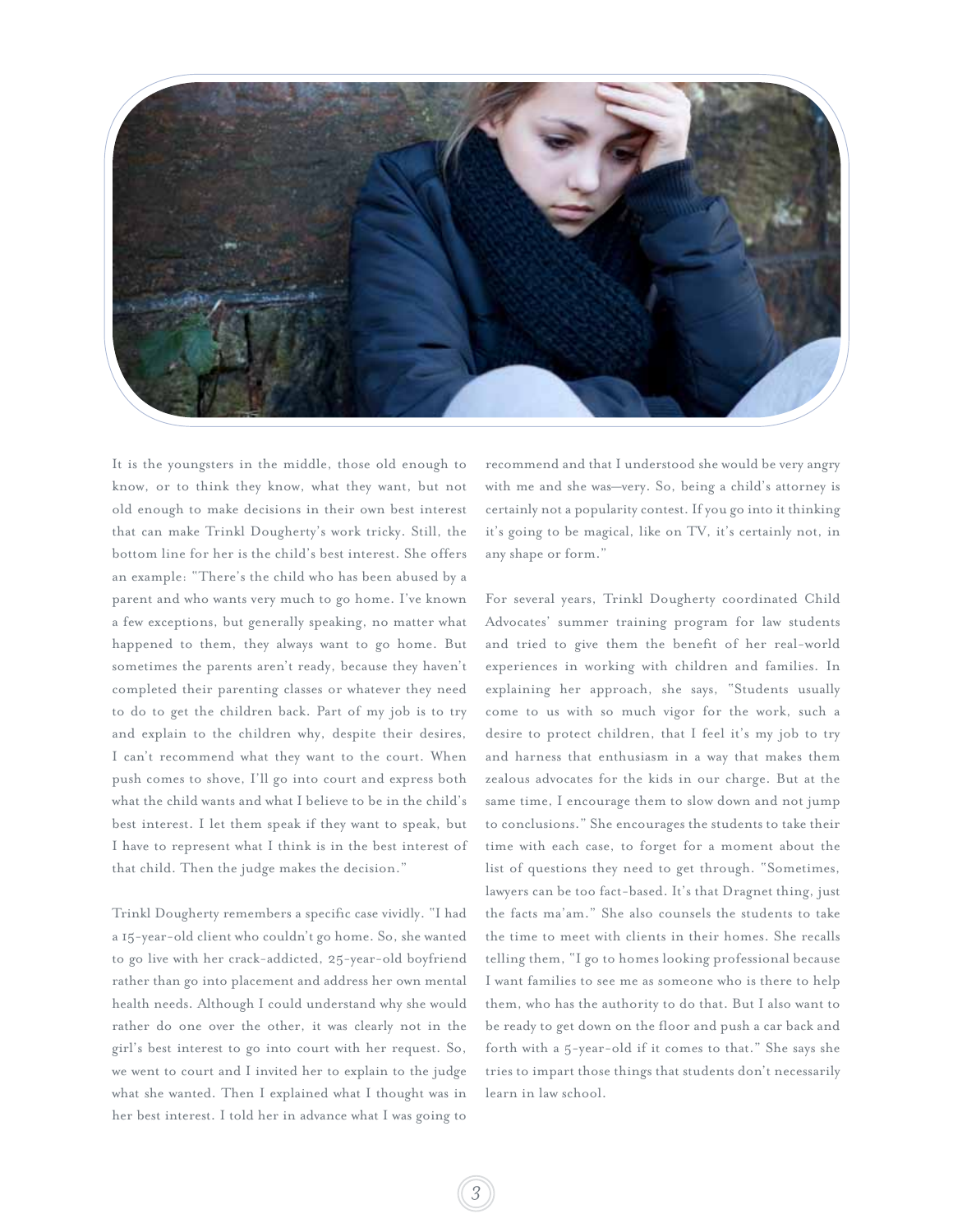# THE CHILDREN SHE REPRESENTS ARE NEVER MERELY "CASES."

Over the years at Child Advocates, Trinkl Dougherty has developed a specialty for representing children with special medical needs. She admits that some of these cases have been very hard on her emotionally, especially once she became a parent herself. Trinkl Dougherty does not even pretend she can be objective in some of these cases. "After I had my first son, I told my supervisor that I couldn't have any baby cases for a while, at least a year. It was just too close to home. After my second son was born, I felt the same way. Still, because I had so much experience in this area, I kept a few cases, including a little boy who had leukemia. The parents just weren't meeting the child's needs and weren't being even slightly emotionally supportive of their child. I was having such a hard time with the case that I would process my thinking with my supervisor before making any decisions or recommendations, just to make sure I wasn't bringing my own personal feelings into it. It had to be a very deliberative process for me, deciding every day whether or not I could maintain my objectivity. In this work, you can't say things aren't going to affect you, because you're human and you get into this line of work because you feel some connection to the humanity of it. But you have to draw boundaries for yourself."

Last year, Trinkl Dougherty took on another especially difficult case: a little girl born to a long-term drugaddicted mother who had no prenatal care and was high during delivery. The baby girl was diagnosed with very little brain activity because of the lack of oxygen to her brain during birth. No one expected her to live very long. "I saw this case when it came in," she recalls, "and although I knew it would be tough, I went to my supervisor and said, 'This is going to be a difficult case. I think I should take this case, since I have been here for a long time.'"

Listening to Trinkl Dougherty tell this story, it was clear the children she represents are never merely "cases." "I went up to St. Christopher's Hospital for Children and met with the nurses and doctors involved in this little girl's care. At that time, she was about a month old. And because I feel strongly that I need to interact with the kids I represent, I went up and fed her and she was responsive. She had enough cognitive function that she was responding to her own needs—she cried when hungry or when she needed her diaper changed. Still, things were not looking good for this little one. There were concerns about her hearing, the doctors thought she might be blind and she had only about 20 percent kidney function. She was considered terminal."

Once stabilized, the child had to leave the hospital. The choices for her placement were an institution or a medical foster-care home. When Trinkl Dougherty spoke with the judge, she was concerned not just about where the child would be placed, but with her overall wellbeing. "I told the judge I had visited the child and fed her, and this was not a child who belonged in an institution. This baby needed love, attention, and nurturing for however long of a little life she was going to have." Trinkl Dougherty reports that, working with the Department of Human Services, she was able to help get the child placed in medical foster care with an older couple willing to take and love a terminal child. "Turns out, in that home, the child improved immeasurably," she says. "Her neurological functioning turned out to be better than the doctors thought, and even her kidney function improved. I guess you could call it miraculous."

Another attorney handles the case now, but Trinkl Dougherty still follows the progress of the little girl, whom she affectionately calls "a peanut." She considers the case some of her best work. "I feel really good about having gotten her into that first loving home," she says. "It made all the difference. Once she started doing better, she was placed with a pre-adoptive home because her biological mother wasn't doing very well with drug treatment and eventually signed away her parental rights. She's now in the process of being adopted."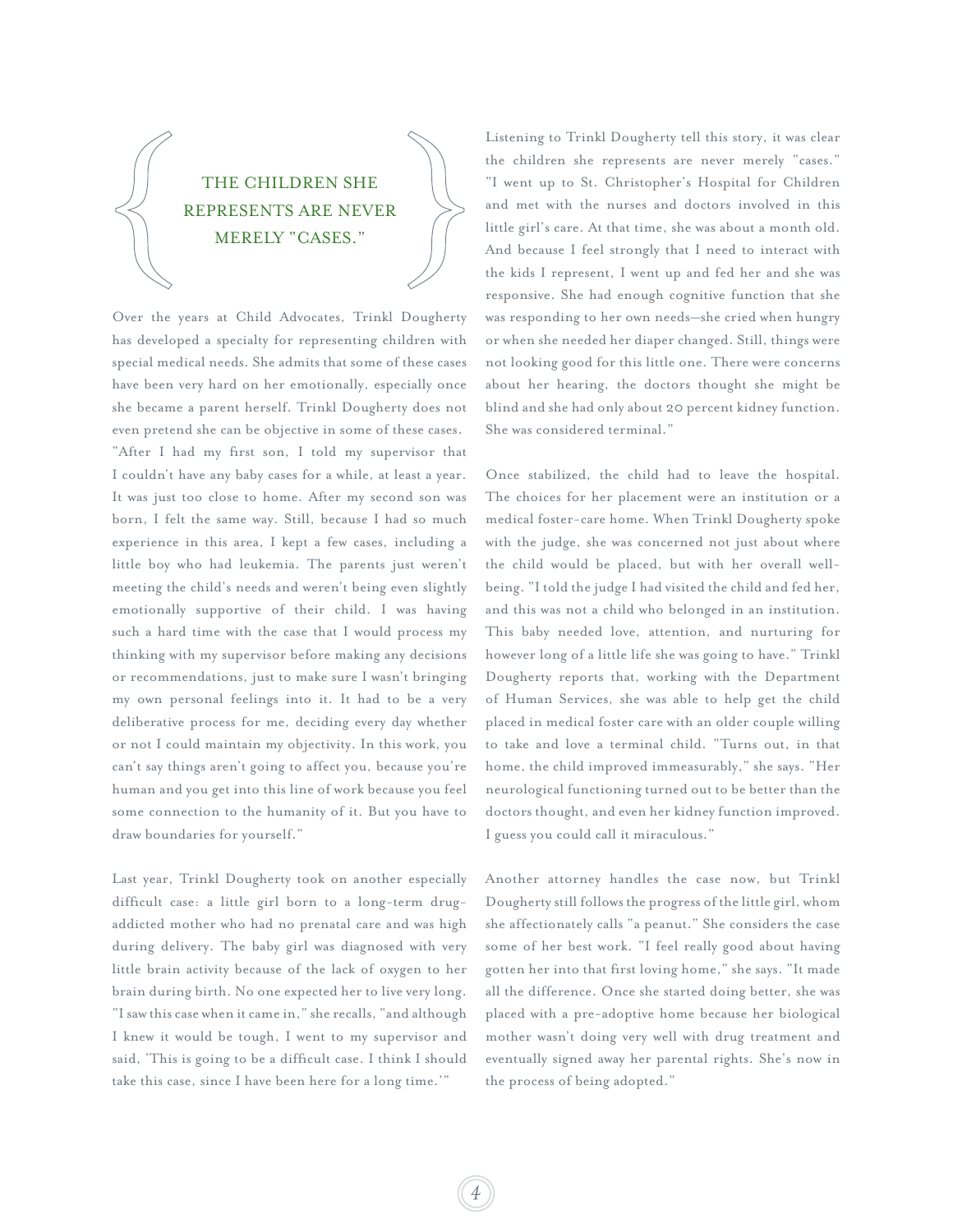Trinkl Dougherty has hundreds of stories like this to tell. She readily admits that over the years, being an advocate for abused children has changed her perspective on the nature of family. She says, "In my job, I think you learn a lot about the nature of evil and the role of families. I was probably somebody who always said that biology was of the utmost importance in family relationships, but I learned that the presence of a biological connection is certainly no replacement for actual nurturing and parenting. Just because you give birth doesn't make you a parent. A lot of the parents we deal with are damaged themselves, and the damage they inflict continues a cycle. We do what we can to mitigate some of the damage, but, you know, I've represented kids where, after we close the case or they have been adopted or gone home with a family member, I find myself worrying about the kind of person they will grow up to be because of their early influences. Some of the kids I represent have experienced so much trauma, neglect, and pain in their early lives that you wonder how they will ever overcome that."

From where Trinkl Dougherty sits, the dependency system is not doing enough to meet the needs of vulnerable children. Her experiences and evidence from numerous studies indicate that many children involved with the courts suffer from multiple conditions, including poor education, lack of medical and mental health treatment, and family dysfunction. She knows that children who spend many years in multiple foster homes fare the worst. Trinkl Dougherty believes that too often, the dependency system focuses on single, narrow issues in a child's life rather than on the "whole child." And, in her opinion, that is part of the problem.

As a result, Trinkl Dougherty has become a proponent of an advocacy approach that focuses on the overall wellbeing of court-involved children. This means attempting to meet each child's individual developmental needs.



To people who are not intimately involved with these issues, it may seem like this should be common practice. But, according to Trinkl Dougherty, that's hardly the case. "With the passage of the Adoption and Safe Families Act under President Clinton in 1997, child welfare professionals were mandated to pursue the three case goals of safety, permanency, and well-being. Safety has always been paramount—we were removing kids from homes because they were unsafe, right? The call for permanency was really the new mandate—dealing with the knowledge that a kid needs to be in a home that is grounded and where they are part of a family, whatever the make-up of that family may be. Certainly permanency is not a done-deal for each child. I can still tell you horror stories where, for a number of reasons, permanency is very hard to achieve for some children. But after 10 years, permanency is very much a part of the lingo. I think once the lingo gets accepted, quite frankly, people start to buy into the concept. While 'child well-being' is also included in the 1997 legislation, it's much more vague, harder to measure and control for, and, therefore, easier to overlook. And that's what often happens."

### JUST BECAUSE YOU GIVE BIRTH DOESN'T MAKE YOU A PARENT.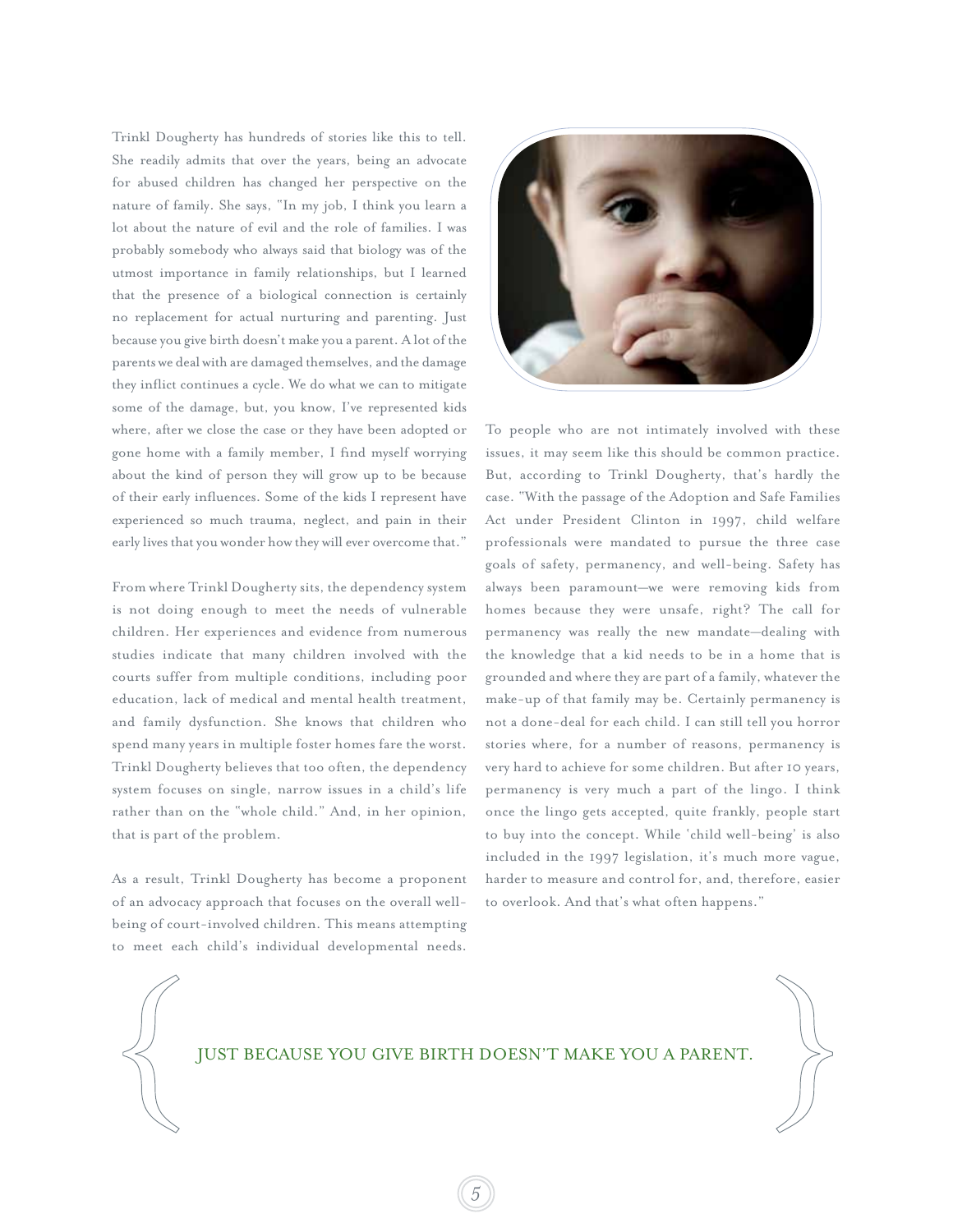Trinkl Dougherty believes strongly that a child's overall well-being should be considered equally with his or her safety and permanency. "I think it's easy in a lot of cases to compartmentalize what is meant by safety, permanency, and well-being. In my view, they are all tied together—you take one out and you do a disservice to the other two. Not everyone would agree with me, but my view is if a child is not getting to the doctor, or if their school placement is not appropriate to their needs, their safety is in jeopardy and their placement is less likely to be stable. Right now, these issues are often ancillary to the court. The court mainly wants to know if the child is physically safe and in a home that is intended to be permanent. And if you've answered yes to those questions, in most cases, as far as the court is concerned, everything else is for a service plan, and it's up to the service provider to handle and not something that needs to be addressed by the court. It's basically left up to individual case workers and advocates to determine whether a child's well-being is being addressed."

For Trinkl Dougherty, that is just not good enough. She believes that attention to child well-being should be embedded in the court process, and she is using her Stoneleigh Center Fellowship to develop, study, and implement an advocacy model that places well-being at the center of each child's case. Her project centers on the two components of well-being that she and many other advocates believe are most critical to child development: physical health and behavioral health.

Trinkl Dougherty understands that there are other aspects of child well-being that need to be addressed. But she is realistic about what is doable in a three-year fellowship. "Any type of change within the legal system is very small. Over time, you see changes being made and new ways of thinking being adopted. I think of my project as baby steps toward the kind of widespread change that's actually needed."

Trinkl Dougherty is fortunate to have had a long and productive association with the Support Center for Child Advocates, the country's oldest and largest pro bono legal and social service agency for children. The organization not only houses her fellowship project, but provides a reallife setting in which she can develop and test her model. Approximately 100 cases of court-involved children, ages 10 to 14, are being drawn from the Center's caseload to form the basis of the study. Trinkl Dougherty is also using

## "I THINK OF MY PROJECT AS BABY STEPS TOWARD THE KIND OF WIDESPREAD CHANGE THAT'S ACTUALLY NEEDED."

Child Advocates' long-established teamwork approach, where a social worker and an attorney collaborate on each case. In her project, she is working with these teams to review each case and select the most appropriate services for meeting each child's physical and behavioral health needs, as well as helping eliminate barriers to getting those needs met. "We are asking ourselves which strategies used by Child Advocates already work well and which ones need to be revised? Do we have adequate points of intervention in the behavioral and physical health areas? What tools, such as checklists, supervisory guidance, and other mechanisms can we embed in our practice to ensure that child well-being is being assessed and integrated into all our cases?"

During the second year of the fellowship, Trinkl Dougherty hopes to begin sharing her findings with other advocacy organizations, such as members of the National Children's Law Network, to get their feedback. Her overall goals are to develop a working example of how best to integrate physical and behavioral health issues into everyday practice; develop tools, such as model court orders and checklists, that include physical and behavioral health issues for use in dependency hearings; raise awareness in the field about the importance of working across disciplines; and make policy-level recommendations to the Philadelphia Department of Human Services, Pennsylvania Department of Public Welfare, and the courts for improving the overall well-being of court-dependent children.

Another key product of Trinkl Dougherty's work will be "medical passports" for each child whose case is included in the study. Passport binders will include the child's initial well-baby checkup, immunization records, current diagnosis, a list of the child's past and current doctors and medications, known allergies, dental care, and any special services required by chronic health conditions. She is adamant about the passport's importance, saying, "I think if we want kids to be engaged in their health,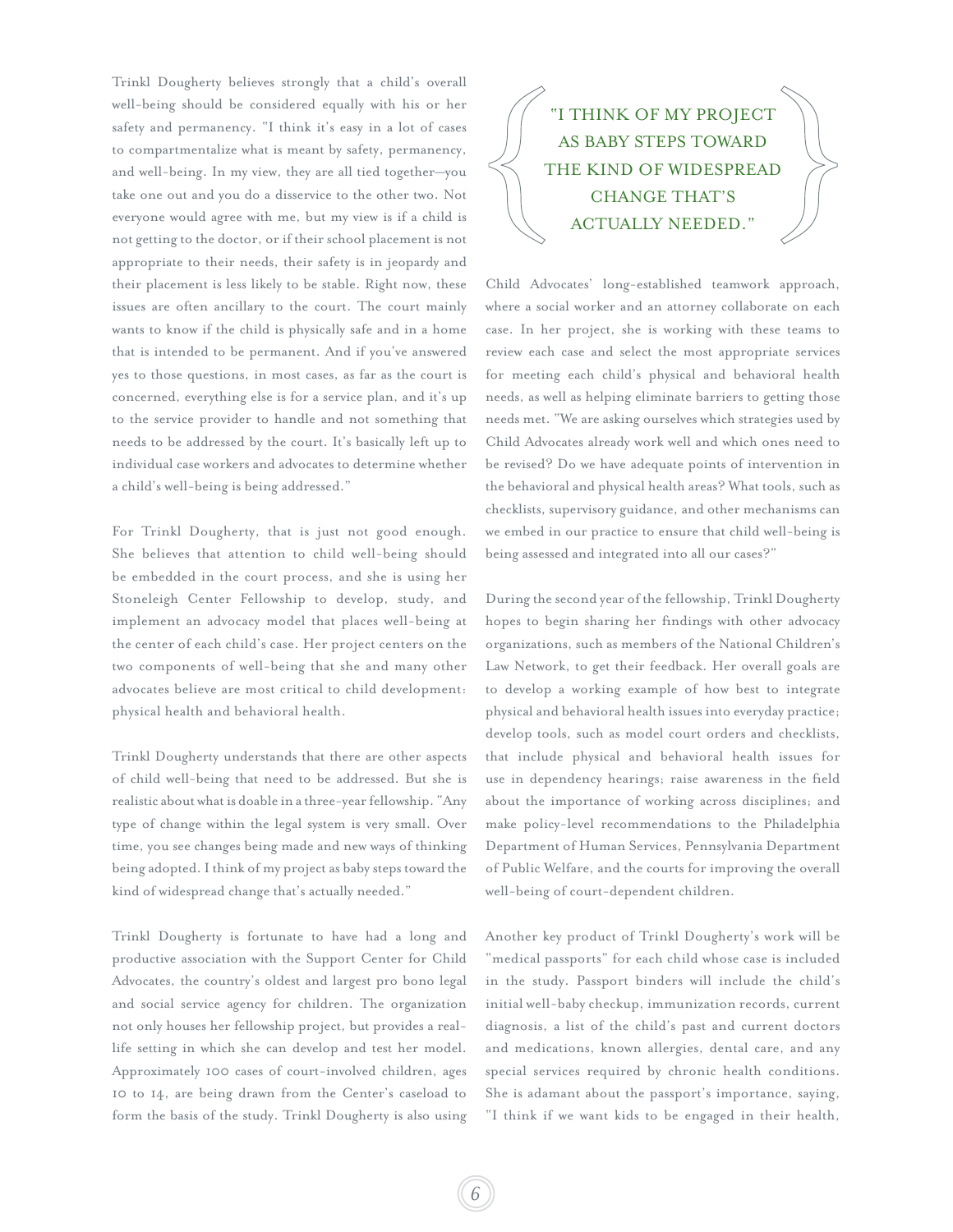we need to find a way to connect them to their medical history. Too often, kids are bumped from placement to placement and their medical records are lost along the way. I don't think there is widespread agreement in the field about how to create these passports. There are privacy concerns and no agreement as to who is the best keeper of the information—the child, the system, or the foster parents. This is something we will explore as part of this study."

Trinkl Dougherty has already begun trying to pave the way for the changes she would like to see occur. Her project advisory group includes other local advocates as well as representatives from the Philadelphia Department of Human Services. This group is helping her think through the practicalities and challenges of integrating behavioral and physical health into dependency cases, including revising dependency court orders to address these issues.

Trinkl Dougherty is quick to say that the challenges to change are huge. "We're dealing with families' lives, so change is not going to come quickly or easily. It took permanency more than 10 years to become a more stable, focused portion of child welfare policy and practice, and it seems to me that it may take just as long for well-being to be incorporated into the everyday parlance and practice of dependency or abuse and neglect cases across the country."

Even if Trinkl Dougherty and other advocates are successful in elevating attention to child well-being in child dependency cases, an even bigger challenge will be the lack of appropriate services for children and parents with physical and behavioral health needs. Trinkl Dougherty explains that while there may be services available for kids and their families, particularly those receiving Medicaid, this does not mean they are the right services. For example, she says, "We send a mom who has been using overly aggressive physical discipline with her 7-year-old to the same parenting class as the mom who is frustrated with her 15-year-old. We call it parenting class, give them both a certificate, check a box, and say we've accomplished something. To me, that's not meaningful."

Trinkl Dougherty also believes that the lack of integrated planning and cross-system collaboration makes it difficult to provide the services children need. "When needed, I would love to see the Department of Human Services involve the medical and mental health community in crafting service plans. Sometimes it happens. There are people in the field, including those of us at Child Advocates, who are trying to work this way. But it's hard for people to give up control and collaborate. I mean, it's difficult to get 10 people around a table to talk about one child and what the health needs are according to the



*The mural-filled room where Trinkl Dougherty sees children creates a warm, inviting environment. Gabriel Tiberino of the Mural Arts Program painted the mural.*